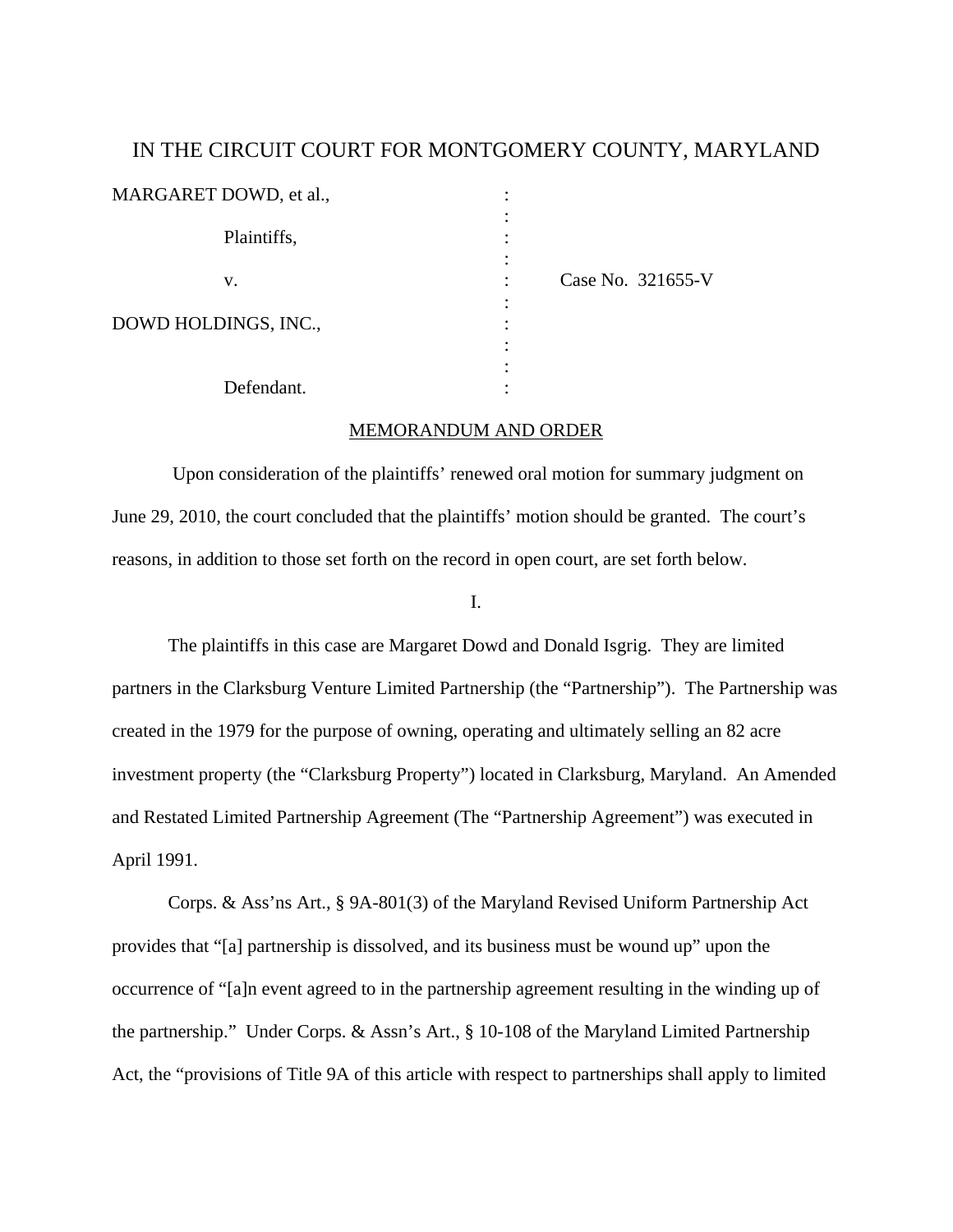partnerships except to the extent that those provisions are inconsistent with or are modified by the provisions of" Title 10. No such limitations apply in this case. The Clarksburg Property was sold in June 2009 for \$8,545,000. The sale of the Clarksburg Property is an event of dissolution under § 6.02(c) of the Partnership Agreement, which provides, in relevant part, that the Partnership "shall be dissolved and its affairs wound up upon . . . . the sale of all or substantially all of its assets."

The plaintiffs brought suit on October 9, 2009 against defendant, Dowd Holdings, Inc. ("DHI"). DHI is a corporation and a general partner in the Partnership. Count I alleged that the defendant had breached the Partnership Agreement -- a breach of contract claim -- by withholding \$427,250 of the proceeds of the sale of the Clarksburg Property in order to pay compensation to the officers of DHI, Charles R. Player, Jr. and Rex Sturm, for their efforts in selling the Clarksburg Property. Count II is based on the same facts, but sounds in detinue.

 The plaintiffs filed a First Amended Complaint on February 26, 2010, re-alleging the same causes of action with greater specificity. On March 24, 2010, DHI filed a counterclaim. Count I of the counterclaim alleges that the plaintiffs breached the Partnership Agreement by filing the lawsuit to gain an improper advantage in negotiations with DHI over DHI's entitlement to compensation in connection with the sale of the Clarksburg Property. Specifically, Count I invokes § 8.02 of the Partnership Agreement, which requires the Partnership to indemnify the general partners for any claim arising out of the conduct of the Partnership's business, as long as they acted within the scope of their authority and in good faith. Count II specifically invokes § 8.02 of the Partnership Agreement, which provides that neither the Partnership nor any partner shall have a claim against the general partner if its "acts or omissions were performed or made in the good faith belief that he was acting within the scope of his Authority" under the Partnership

2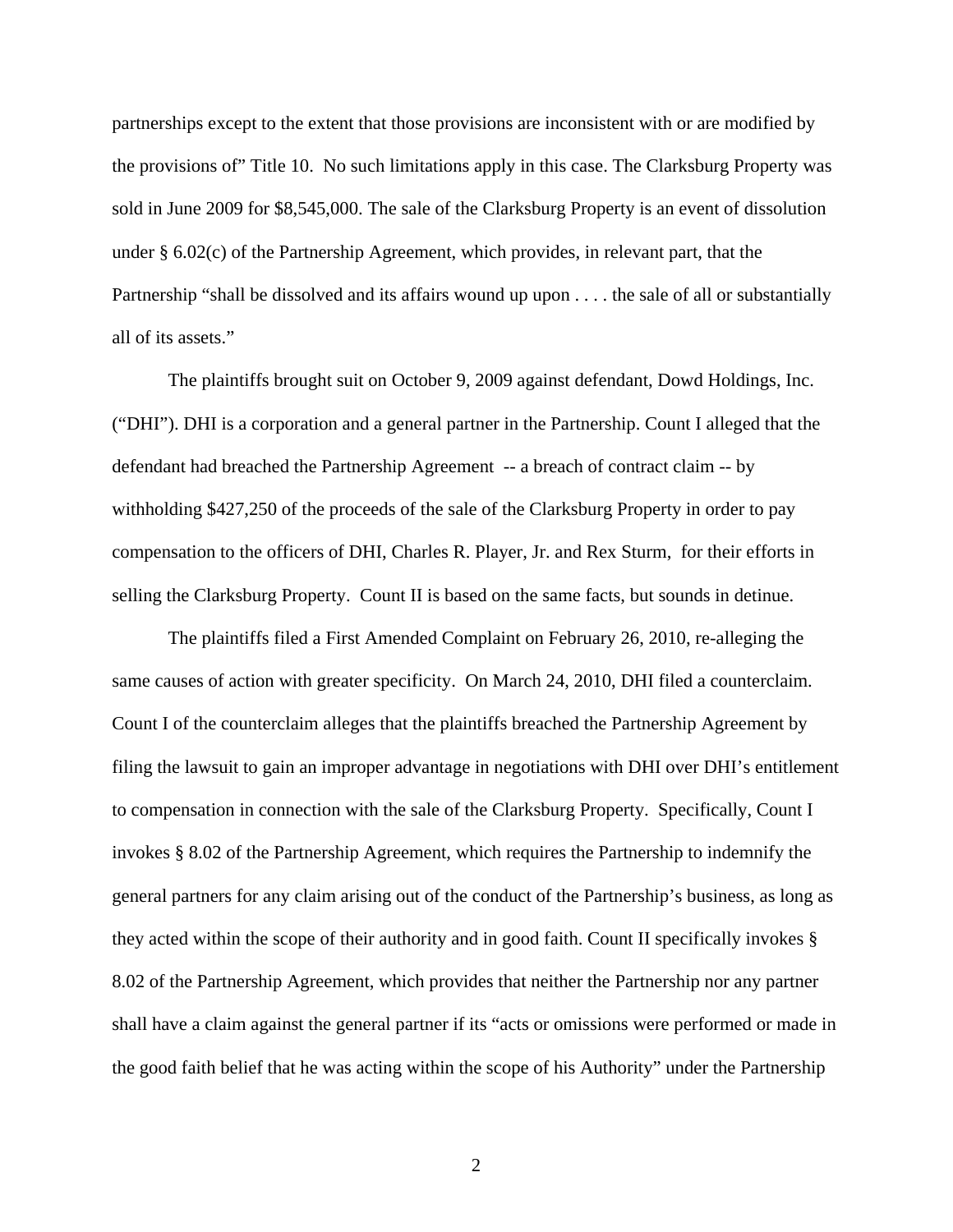Agreement and the general partner was neither "grossly negligent" nor "engaged in willful misconduct with respect to such actions or omissions." The court granted the plaintiffs' motion as to Count II of the counterclaim on June 2, 2010.

## II.

 During trial, the plaintiffs renewed their motion for summary judgment. A motion for summary judgment may be considered even if raised orally during proceedings. *Rodriguez v. Clarke*, 400 Md. 39, 74 n.21 (2007). After considering the evidence of record in the light most favorable to the defendant, and after extensive argument, the court concluded that there were no genuine issues of material fact and that the plaintiffs were entitled to judgment as a matter of law. Maryland Rule 2-501(f).

 DHI claimed that it was entitled to withhold from the plaintiffs \$418,705 as compensation for services performed by DHI's officers and directors, Rex L. Sturm and Charles Player, in connection with the management and winding up of the Partnership. The total fee that DHI claimed to have earned was \$427,250. \$8,545.00 of that amount was money that DHI claimed to owe to itself. DHI claimed entitlement to this fee pursuant to Corps. & Ass'ns. Art., § 9A-401(h) which provides, "[a] partner is not entitled to remuneration for services performed for the partnership, except for reasonable compensation for services rendered in winding up the business of the partnership." DHI contends that the services performed by Messrs. Sturm and Player constitute winding up services, which are compensable, or, to the extent these services constitute management services, that there was an implied agreement that DHI would be compensated for them. DHI further contended that it was authorized to take possession of the funds pursuant to § 4.03 of the Partnership Agreement. Critically, DHI conceded that the Partnership Agreement is unambiguous and its interpretation is a question of law for the Court.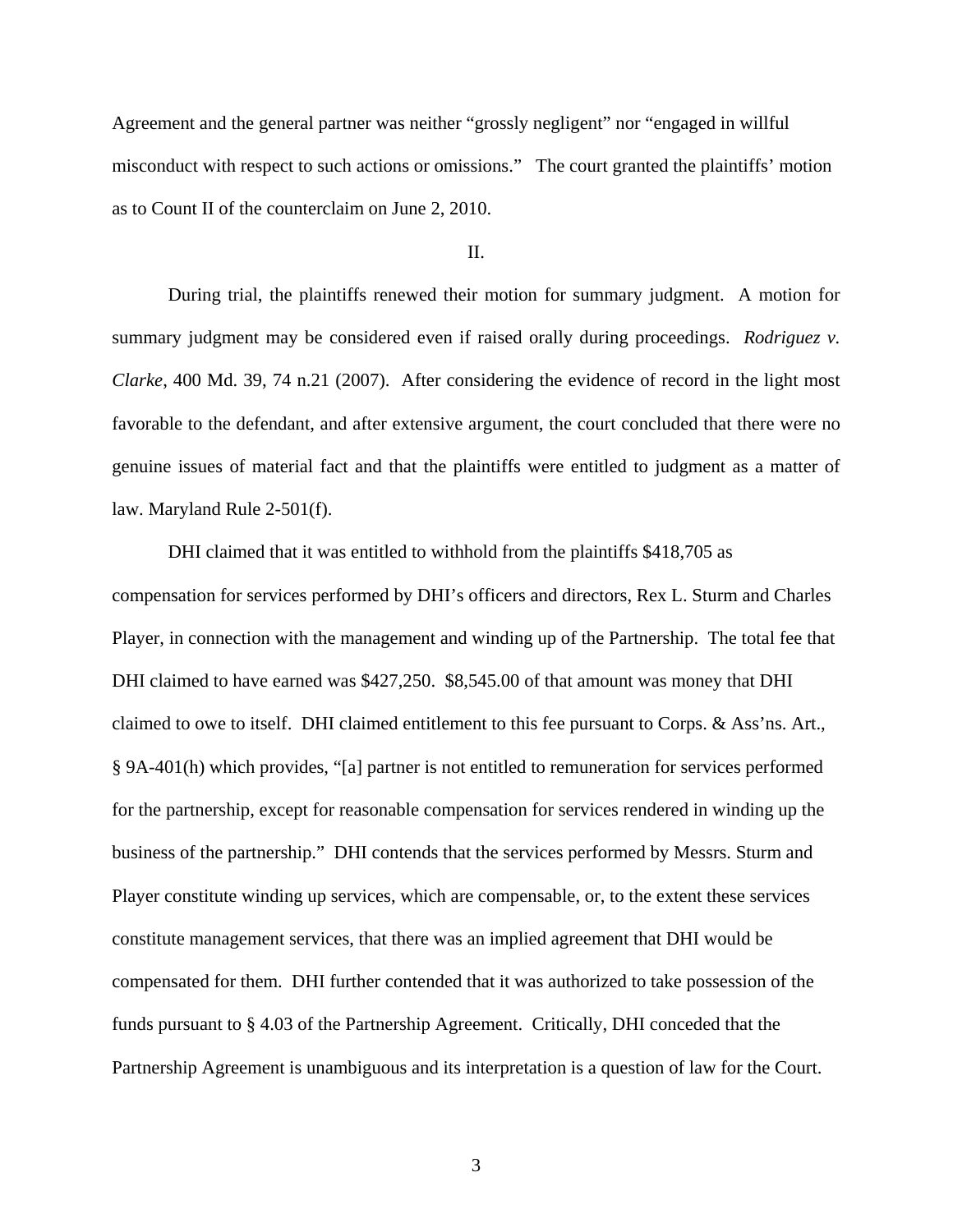DHI also acknowledged that there was no contract between DHI and the plaintiffs to pay compensation for services performed by DHI for the Partnership. These concessions are binding. *Prince George's Properties, Inc. v. Rogers*, 275 Md. 582, 587-88 (1975). In any event, the court concludes that the Partnership Agreement is unambiguous. *General Motors Acceptance Corp. v. Daniels*, 303 Md. 254, 261 (1985).

Pursuant to § 6.02 of the Partnership Agreement, an event of dissolution of the Partnership did not occur until June 11, 2009, when a Judgment of Inquisition was entered in favor of the Partnership and against Montgomery County. Winding up of a partnership cannot occur prior to an event of dissolution. In this case, DHI acknowledged that the services it claims entitle it to the \$418,705 were performed on or before June 10, 2009, the day before the event of dissolution. None of these services could have been performed in connection with winding up the Partnership because all such services occurred prior to the event of dissolution.

DHI had a 1% ownership interest in the Partnership and it received approximately \$80,000 for its share of the proceeds of the sale of the Clarksburg Property to Montgomery County. It is undisputed, however, that the Partnership Agreement does not provide for DHI to receive a management fee and, under the statute, Corps. & Ass'ns Art., §.9A-103(a), unless the Partnership Agreement provides otherwise, the relations among the partners are governed by the Maryland Revised Uniform Partnership Act. Under Corps. & Ass'ns Art., § 9A-401(h), "[a] partner is not entitled to remuneration for services performed for the partnership, except for reasonable compensation for services rendered in winding up the business of the partnership." The partners could have, but did not, provide in the Partnership Agreement for the type of compensation that DHI seeks in this case. *See Gosman v. Gosman*, 271 Md. 514, 516-17 (1974) (all partners are equal unless there is an agreement to the contrary); *Anderson v. Anderson*, 215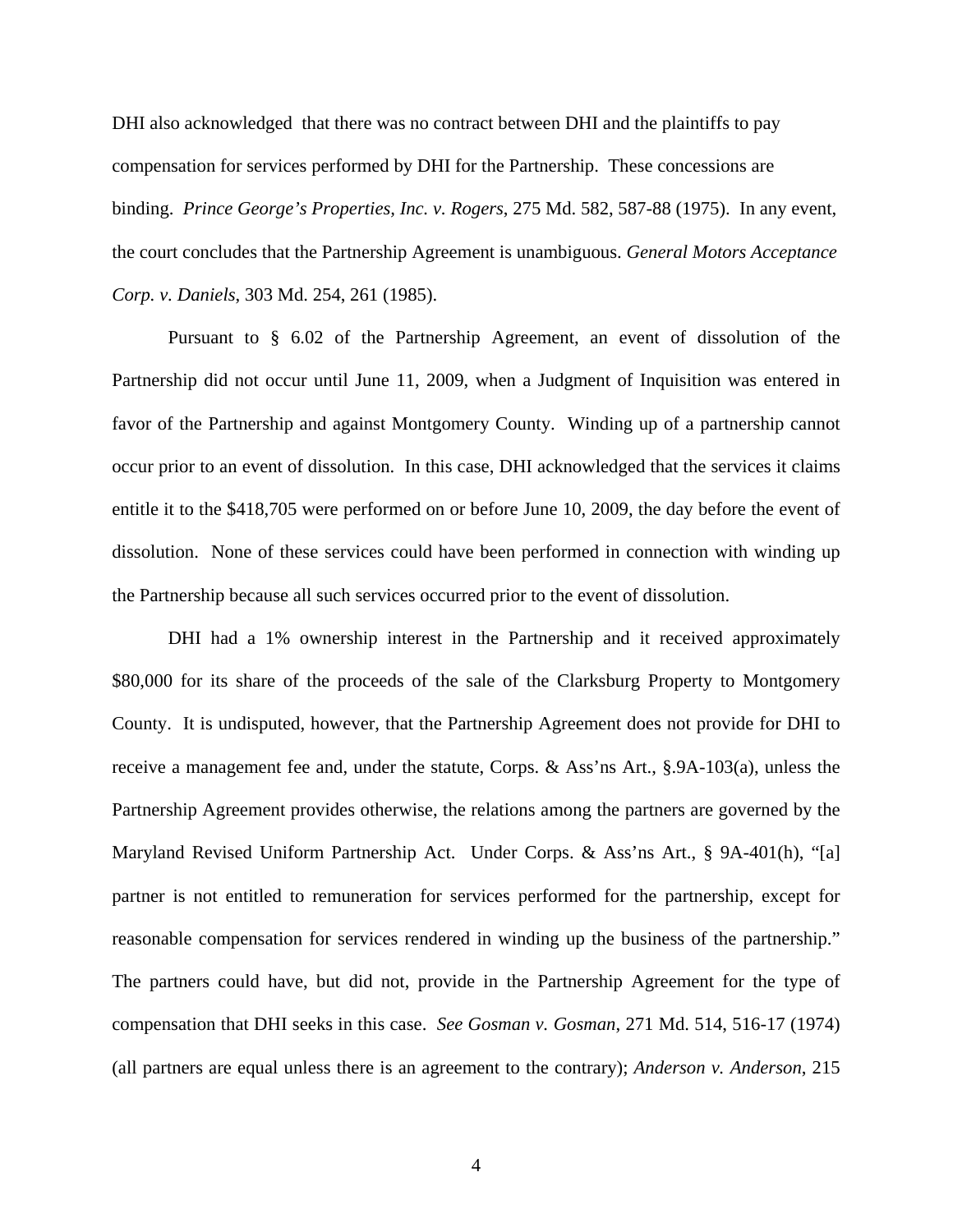Md. 483, 489 (1958)(agreement as to title to specific partnership assets) As a consequence, under the Partnership Agreement and the statute, DHI is not entitled in this case to a fee for managing the Partnership's business or disposing of its assets in the ordinary course of the Partnership's business. *See Creel v. Lilly*, 354 Md. 77, 99-100 (1999)(when the Partnership Agreement is silent on a particular point, the statute governs).

DHI nevertheless contends that there was an implied contract with the plaintiffs to pay for its services in connection with the sale of the Clarksburg Property to Montgomery County. Whether a contract is written, oral or both, "[i]t is universally accepted that a manifestation of mutual assent is an essential prerequisite" to its creation or formation. *Cochran v. Norkunas*, 398 Md. 1, 14 (2007). The failure of the parties to agree on an essential term of a contract ordinarily is fatal to contract formation. *Robinson v. Gardiner*, 196 Md. 213, 217 (1950). In this case, as a matter of law, there was no meeting of the minds between DHI and the plaintiffs regarding the payment of fees for management services and no agreed-upon "standards that will allow a neutral decision maker some basis for [a] decision" about an otherwise open-ended essential term. *First Union Nat'l Bank v. Steele Software Sys. Corp*., 154 Md. App. 97, 173 (2003), *cert. denied*, 380 Md. 619 (2004). In summary, even when the evidence is viewed in the light most favorable to DHI, any so-called implied compensation agreement simply is too vague to be enforceable as a matter of law. *Geo. Bert. Cropper, Inc. v. Wisterco Investments, Inc.*, 284 Md. 601, 618-20 (1979); *see Mogavero v. Silverstein*, 142 Md. App. 259, 272 (2002); *Lacy v. Arvin*, 140 Md. App. 412, 426 (2001).

 The court holds, therefore, that neither the Partnership Agreement nor Maryland law permits DHI to recover a fee for the services of Mr. Sturm or Mr. Player in connection with the management of the business or any other activities undertaken in connection with the Partnership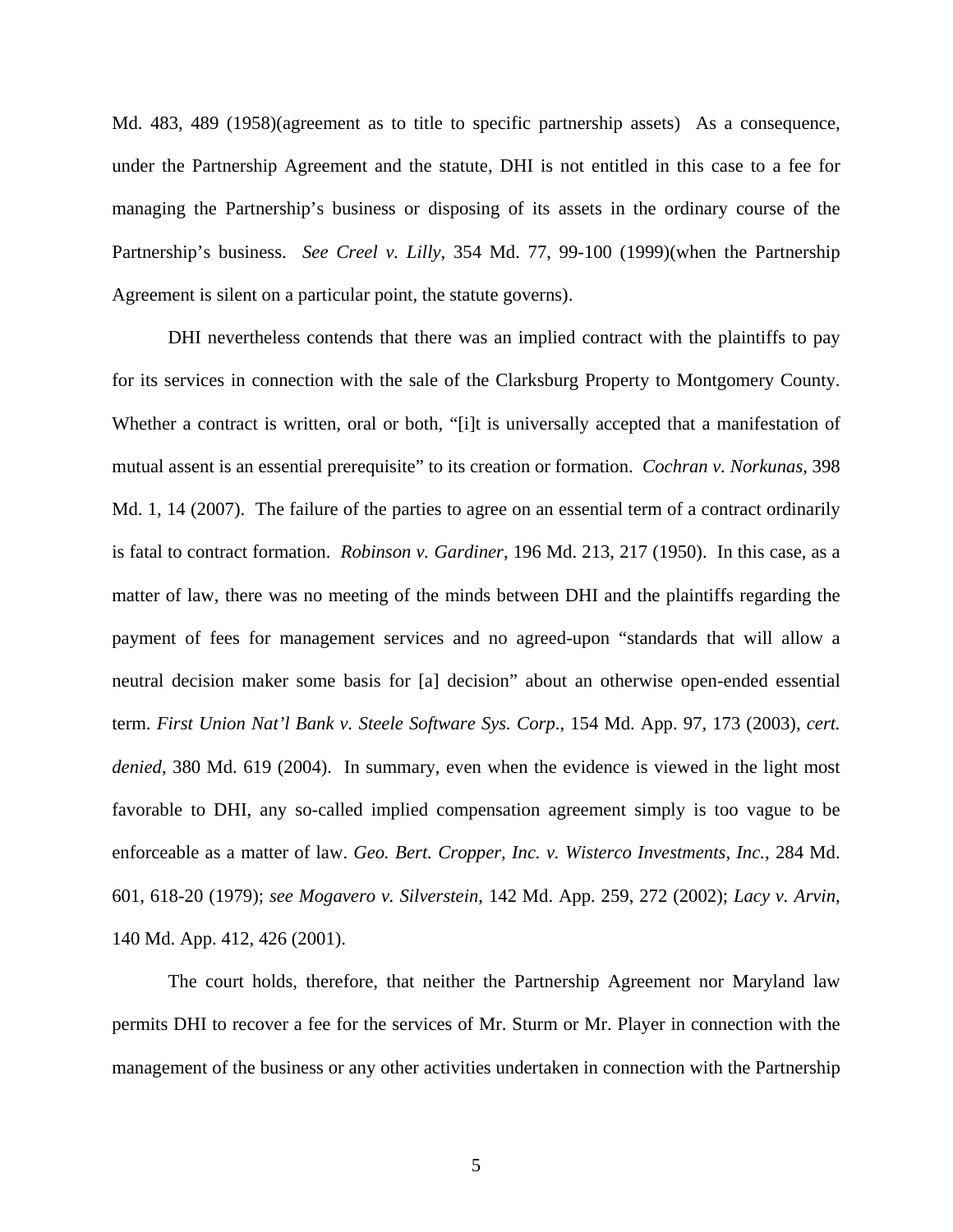prior to June 11, 2009. The court further holds that neither DHI, Mr. Sturm, nor Mr. Player is entitled to a management fee, a winding up fee, or any other compensation from the Partnership or its individual partners for services performed in connection with the Partnership before June 11, 2009, the date of an event of dissolution.

 The court also holds that § 8.02 of the Partnership Agreement does not insulate DHI, a general partner, from suit by a limited partner for breaching its contractual obligations under the Partnership Agreement. Summary judgment is warranted because there is no genuine dispute of fact about whether DHI can establish one of the conditions precedent to invoking that section. To prevail, DHI would have to show either that its actions were expressly authorized by the Partnership Agreement (which they were not) or that DHI acted in the good faith belief that its actions in withholding funds otherwise due to the plaintiffs were so authorized. In this context, DHI had a personal interest in the transaction that operated to withhold money from its partners. As a consequence, just like corporate officers and directors, the test for good faith by a general partner in such a circumstance is objective, not subjective. *Ivanhoe Partners v. Newmont Mining Corp.*, 533 A.2d 585, 606-07 (Del. Ch. 1987); *AC Acquisitions Corp. v. Anderson, Clayton & Co*., 519 A.2d 103, 115 (Del. Ch. 1986). Moreover, as the Court of Appeals recently reiterated, in a circumstance where "personal taste does not provide the basis for the exercise of discretion, an objective standard of what constitutes good faith and fair dealing applies." *Questar Builders, Inc. v. C. B. Flooring, LLC*, 410 Md. 241, 282 (2009); *cf. Clancy v. King*, 405 Md. 541, 568-69 (2008)(applying subjective standard to author's decision to withdraw his name from a series of books published by a partnership in which he was a partner). In this case, DHI's "personal taste" was not the basis for its decision; it simply wanted money for services performed for the Partnership despite the fact that there was no contract authorizing any such payment. DHI's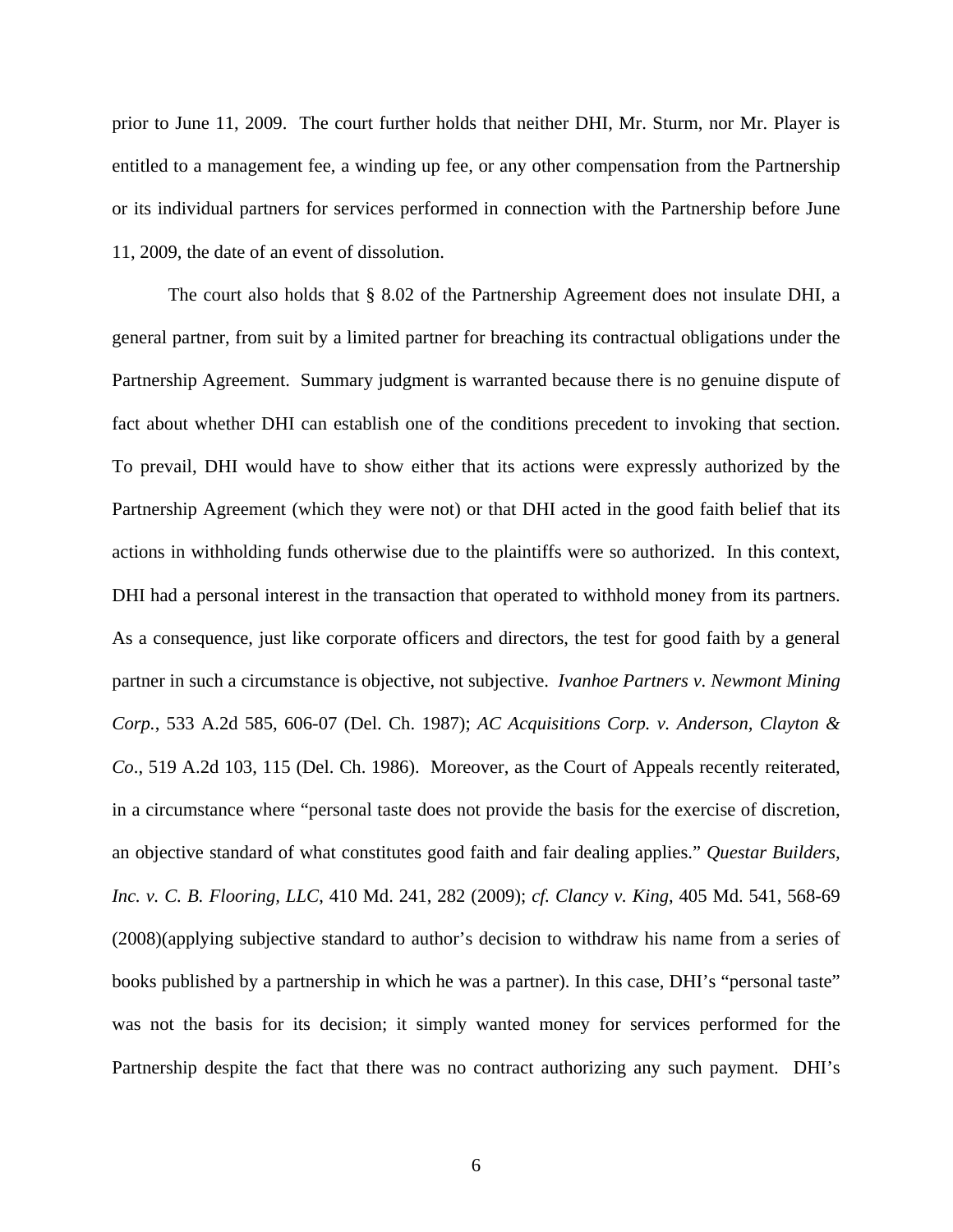"honest" belief that it was entitled to be paid is legally irrelevant. A general partner's conduct in this circumstance "is measured by its objective effect, not by [the general partner's] subjective intent or good faith in [withholding money from the limited partners]." *Ivanhoe Partners*, 533 A.2d at 607.

Under an objective standard, the court concludes as a matter of law that DHI, Mr. Player, and Mr. Sturm did not act in good faith when they caused the Partnership to withhold and pay over to DHI \$418,705 from monies owed by the Partnership to Ms. Dowd, Mr. Isgrig and the Dowd Trust. As noted above, DHI was not entitled to compensation for management services. Moreover, § 4.03 of the Partnership Agreement only permits the Partnership to withhold amounts deemed by the general partners "to be necessary to pay due and payable debts or obligations of the Partnership." To invoke this section, DHI would have to show: (1) that a due and payable debt or obligation existed; (2) the debt or obligation was owed by the plaintiffs to the Partnership; and (3) that the Partnership withheld the funds.

 On this record, no rational juror could find that DHI or Messrs. Player and Sturm had an objectively reasonable, good faith belief that their actions were authorized by § 4.03. Mr. Sturm, on behalf of DHI, testified that he knew that the Partnership Agreement required the consent of both general partners to create a debt or obligation on behalf of the Partnership and that one of the two general partners, Clarksburg Holdings, Inc., did not agree that the Partnership would pay DHI a fee for its services. The fact that the management fee was charged to less than all of the partners further shows that DHI could not have believed in good faith that the Partnership owed DHI any funds. While DHI claims that Clarksburg Holdings, Inc. agreed to, or at least did not object to, DHI's decision to withhold money from Ms. Dowd, Mr. Isgrig, and the Dowd Trust, that fact is legally insufficient to establish that Clarksburg Holdings, Inc. agreed that the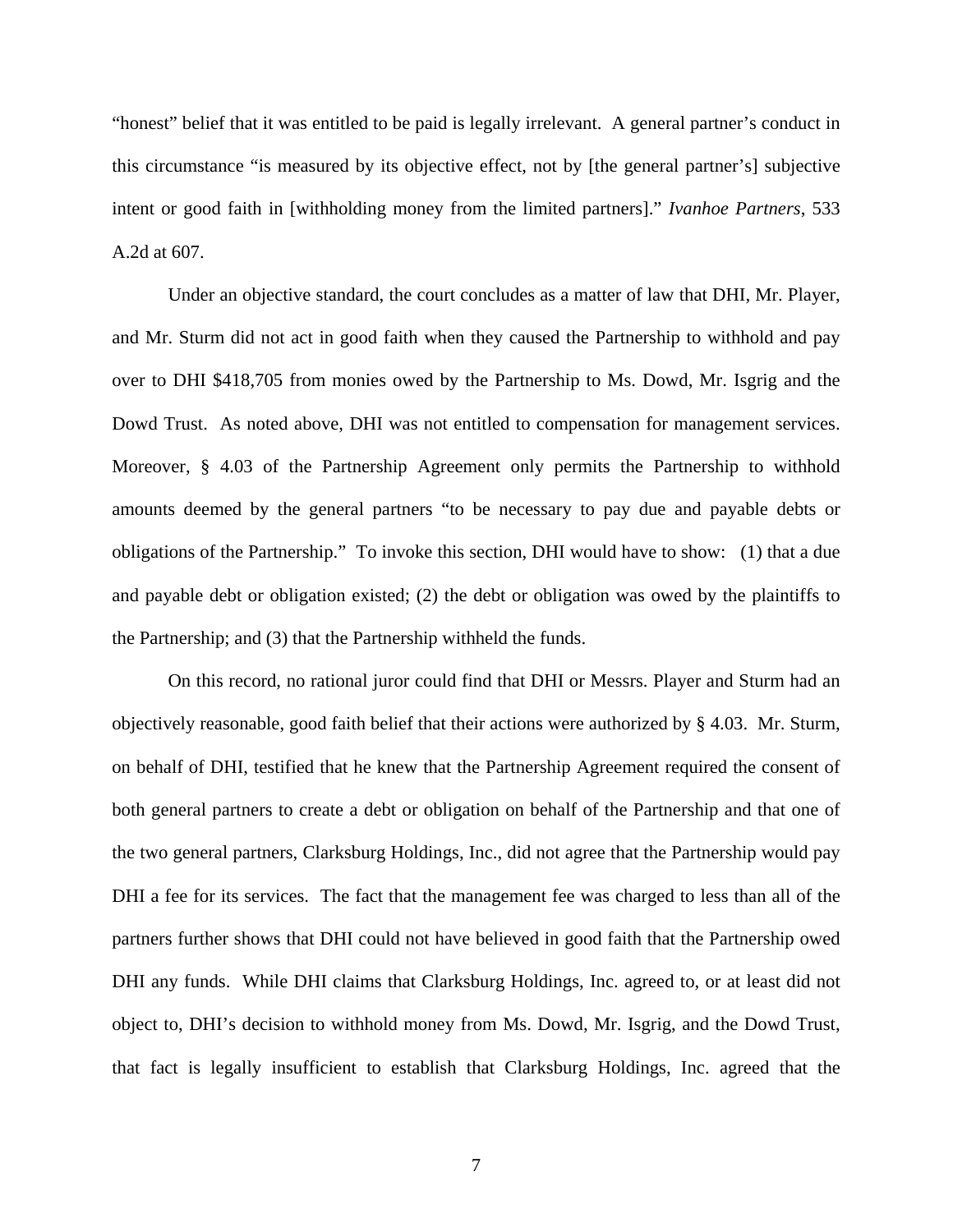Partnership owed money to DHI for management services. Indeed, as discussed above, the undisputed evidence is to the contrary. Moreover, DHI's counsel conceded that the individual partners from whom the money was taken never agreed to pay DHI any particular amount. Absent an agreement on this essential term, there could be no debt or obligation of the Partnership. Further, the evidence is undisputed that the Partnership did not withhold the \$418,705. To the contrary, DHI caused the Partnership to pay over the \$418,705 to DHI. The fact that § 7.04 of the Partnership Agreement requires all Partnership funds to be held in the name of the Partnership, and that DHI held the funds in its own name, is further indicia that DHI did not have had an objective, good faith belief that the funds were being held by the Partnership.

 In summary, the court concludes that DHI breached the Partnership Agreement by withholding \$418,705 from funds otherwise distributable to Ms. Dowd, Mr. Isgrig and the Dowd Trust. The court further concludes that Ms. Dowd and Mr. Isgrig did not breach the Partnership Agreement by filing this lawsuit to enforce their rights under the Partnership Agreement.

The plaintiffs request prejudgment interest, calculated at the legal rate of 6% simple interest from the date the funds were wrongfully withheld. *See Maryland National Bank v. Cummins*, 322 Md. 570, 599-600 (1991). "Prejudgment interest comes in two varieties, discretionary and of right. Both versions are 'in the nature of an element of damages.'" *United Cable Television of Baltimore Ltd. Partnership v. Burch*, 354 Md. 658, 668 (1999) (quoting in part *Maryland State Highway Admin. v. Kim*, 353 Md. 313, 327 (1999)). The type sought by the plaintiffs in this case, in their view, is as of right. *See Buxton v. Buxton*, 363 Md. 634, 656 (2001). Even if an award of prejudgment interest were discretionary in this context, *see Crystal v. West & Callahan, Inc.,* 328 Md. 318, 342-43 (1992); *David Sloane, Inc. v. Stanley G. House &*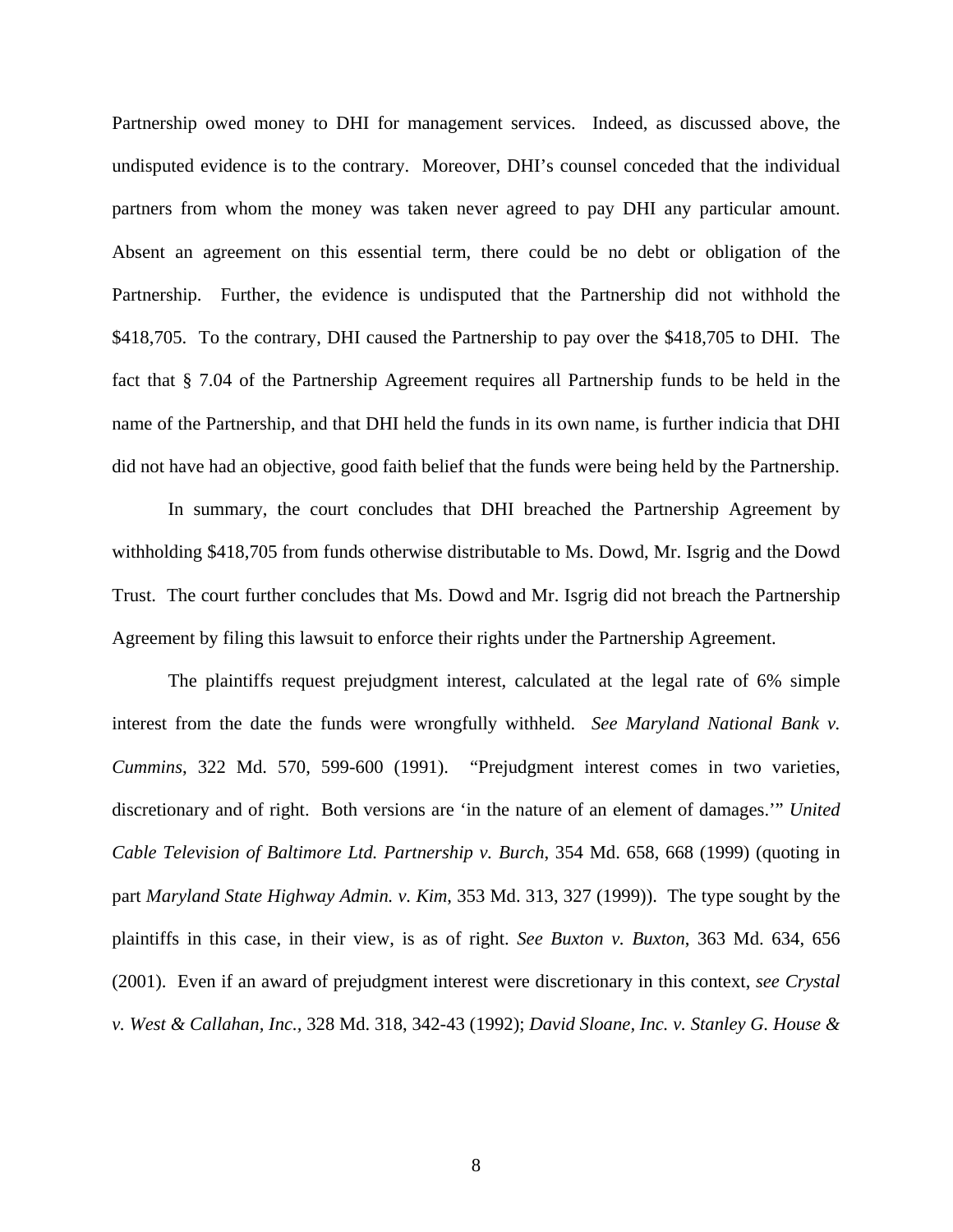*Assoc.*, *Inc.*, 311 Md. 36, 53-54 (1987), the court concludes that an award of prejudgment interest is appropriate under the circumstances of this case.

 DHI shall specifically perform the Partnership Agreement by distributing monies as set forth in the following table:

| <b>Margaret Dowd</b>        | \$71,179.85                |
|-----------------------------|----------------------------|
|                             | plus prejudgment interest  |
|                             | at the rate of 6% from     |
|                             | $6/17/09$ through the date |
|                             | of this Order, and at the  |
|                             | rate of 10% thereafter     |
| Donald Isgrig               | \$71,179.85                |
|                             | plus prejudgment interest  |
|                             | at the rate of 6% from     |
|                             | $6/17/09$ through the date |
|                             | of this Order, and at the  |
|                             | rate of 10% thereafter     |
| The Trust under the Will of | \$276,345.30               |
| Thomas N. Dowd Marital      | plus prejudgment interest  |
| Trust U/W                   | at the rate of 6% from     |
|                             | $6/17/09$ through the date |
|                             | of this Order, and at the  |

The aforesaid distributions shall be made within ten (10) business days of the date of this Order. The Clerk shall enter judgment in favor of Plaintiffs on Counts I and II of their Amended Complaint and on Count I of Defendant's Counterclaim and judgment shall be entered against Defendants; cost to the plaintiffs. IT IS SO ORDERED this 12th day of July, 2010.

 $\overline{\phantom{a}}$  , which is a set of the set of the set of the set of the set of the set of the set of the set of the set of the set of the set of the set of the set of the set of the set of the set of the set of the set of th

 Ronald B. Rubin Circuit Court for Montgomery County, Maryland

rate of 10% thereafter